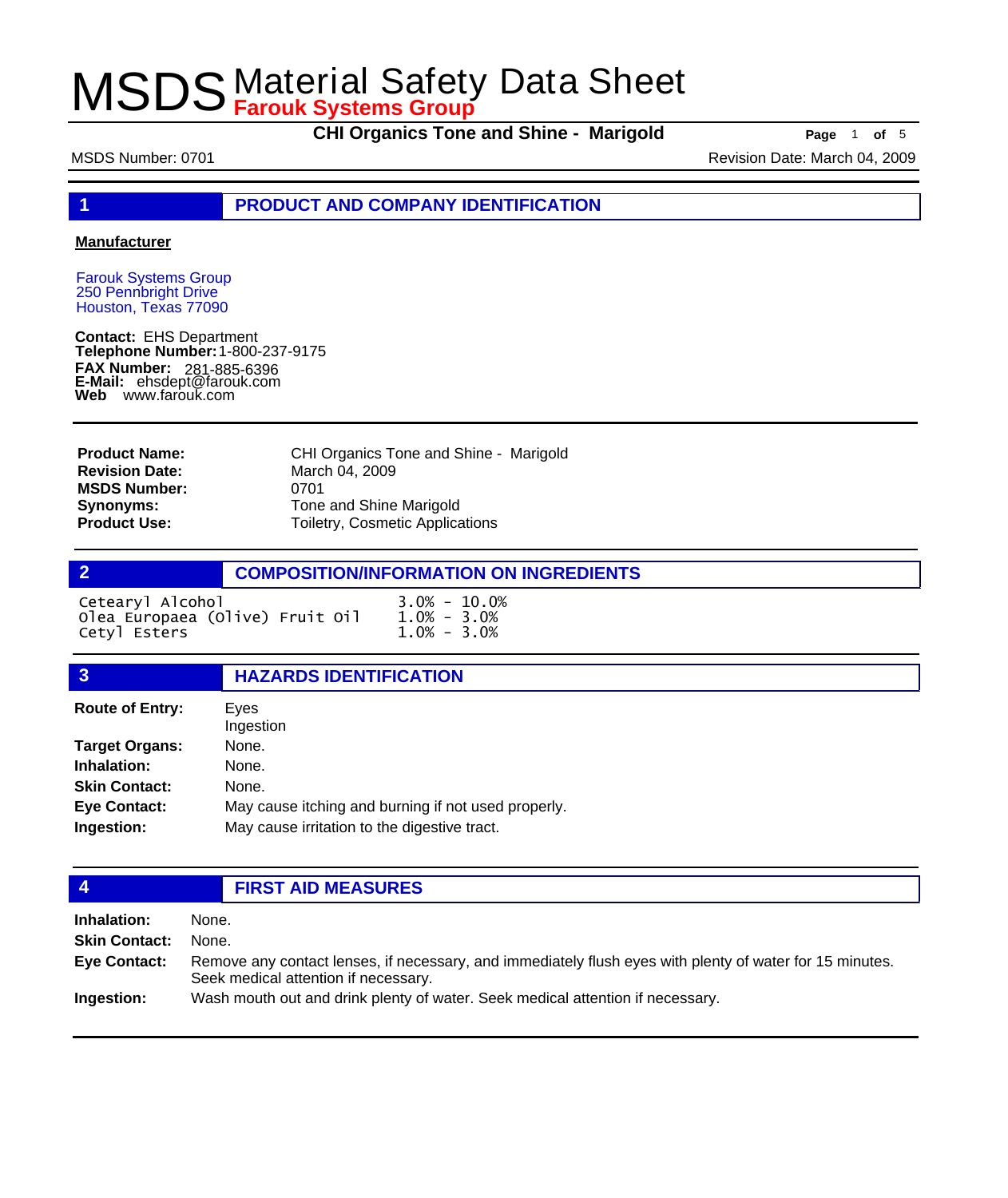**CHI Organics Tone and Shine - Marigold Page** <sup>2</sup> **of** <sup>5</sup>

MSDS Number: 0701 **Revision Date: March 04, 2009** Revision Date: March 04, 2009

**5 FIRE FIGHTING MEASURES**

FLASHPOINT AND METHOD: Not applicable FLAMMABLE LIQUIDS: None. AUTO IGNITION TEMP: None. FLAMMABLE CLASS: None. BURNING RATE OF SOLID:

Not available

GENERAL HAZARDS: Evacuate personnel downwind of fire to avoid inhalation of fumes and smoke. EXTINGUISHING METHODS: Chemical type foam, CO2(Carbon Dioxide), Dry Chemical, Water Fog

HAZARDOUS COMBUSTION PRODUCTS: None.

FIRE FIGHTING PROCEDURES: This product is not flammable.However, hazardous decomposition and combustion products may be formed in a fire situation. Cool exposed containers with water spray to prevent overheating.

FIRE FIGHTING EQUIPMENT: Respiratory and eye protection are required for fire fighting personnel. Full protective equipment (Bunker Gear) and self contained breathing apparatus (SCBA) should be used for all indoor fires and significant outdoor fires. For small outdoor fires, which may be easily extinguished with a portable fire extinguisher, use of a SCBA may not be needed.

### **6 ACCIDENTAL RELEASE MEASURES**

SMALL SPILL: When a spill occurs, use absorbent material on the substance. Dispose of the material according to all local, state and federal regulations. Always use an absorbent material when cleaning up a spill.

ENVIRONMENTAL PRECAUTIONS: Avoid run-off or release into sewers, stormdrains and waterways.

GENERAL PRECAUTIONS: Remove containers away from flammable materials.

#### *HANDLING AND STORAGE* Use appropriate personal protective equipment as specified in Section 8. Handle in a manner consistent with good household/personal techniques and practices. **Handling Precautions:** Keep containers/bottles securely sealed when not in use. Store in cool/dry conditions that do not exceed room temperature. Try to store product in temperatures between 40°F to 90° F. **Storage Requirements:**

### **8 EXPOSURE CONTROLS/PERSONAL PROTECTION**

| <b>Engineering Controls:</b>      | These recommendations provide general guideance for handling this product safely. Because<br>specific use conditions may vary, safety procedures should be developed for each specific<br>application of this product. When developing procedures, always consider potential waste,<br>disposal and personal safety issues. |
|-----------------------------------|-----------------------------------------------------------------------------------------------------------------------------------------------------------------------------------------------------------------------------------------------------------------------------------------------------------------------------|
| <b>Protective Equipment:</b>      | EYES AND FACE: For reasonable foreseeable uses of this product, eye and face protection<br>is not required.<br>SKIN: For reasonable foreseeable uses of this product, skin protection is not required.<br>RESPIRATORY: For reasonable foreseeable uses of this product, respiratory protection is not<br>required.          |
| <b>Exposure Guidelines/Other:</b> | EXPOSURE GUIDELINES: Overexposure is unlikely. Since all parameters cannot be foreseen, the use of engineering controls to reduce<br>exposure may be necessary.                                                                                                                                                             |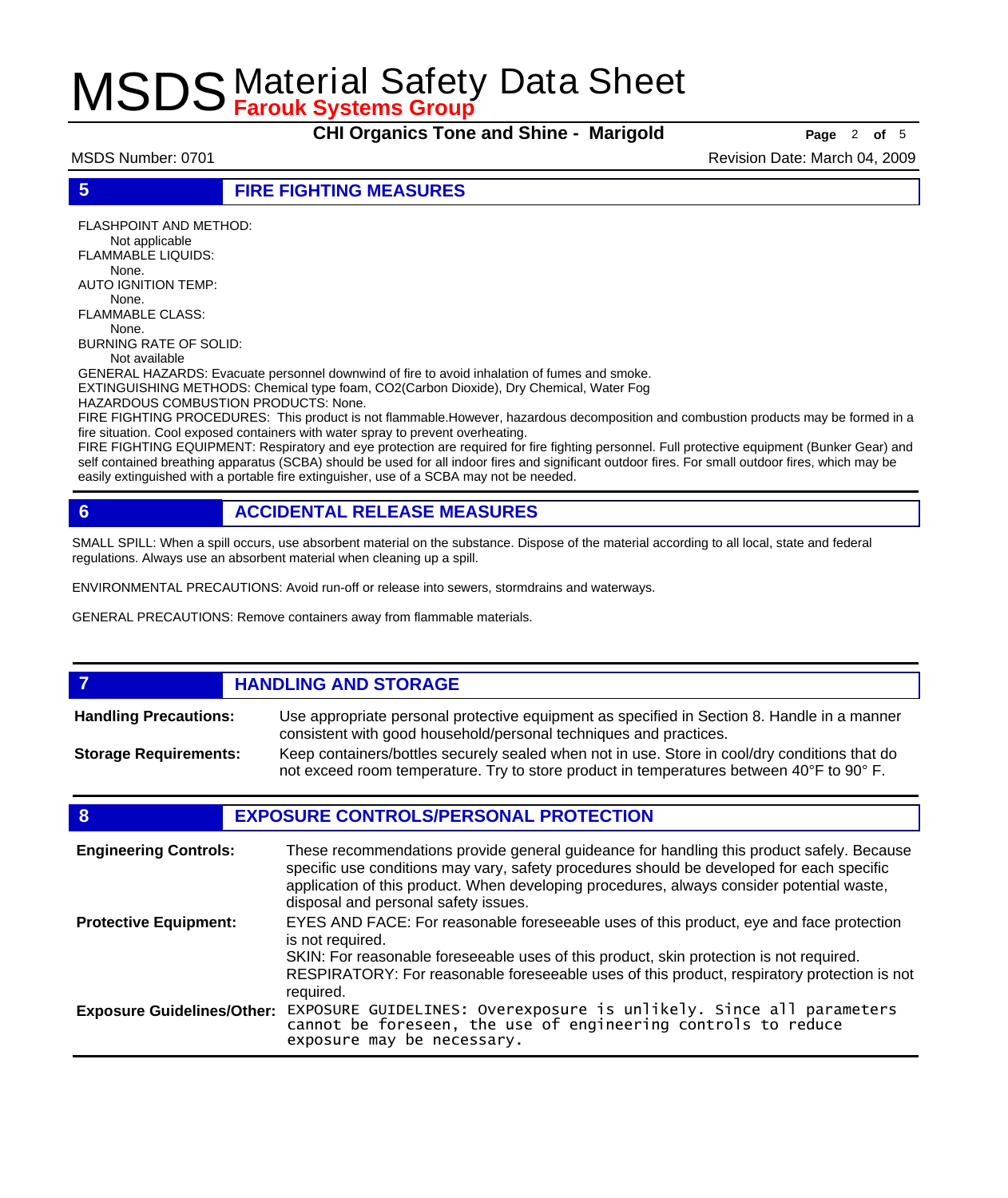**CHI Organics Tone and Shine - Marigold Page** <sup>3</sup> **of** <sup>5</sup>

MSDS Number: 0701 **Revision Date: March 04, 2009** Revision Date: March 04, 2009

#### **9 PHYSICAL AND CHEMICAL PROPERTIES**

**Appearance:** Redish brown cream **Physical State:** Creme **Odor:** Lemongrass fragrance **pH:** 3.0 - 4.0 **Vapor Pressure:** N/A **Vapor Density:** N/A

**Boiling Point:** N/A **Freezing/Melting Pt.:** Not available **Solubility:** Dispersable in water **Spec Grav./Density:** N/A

**Viscosity:** 2400 - 4000 cps

| 10                                            | <b>STABILITY AND REACTIVITY</b>           |  |
|-----------------------------------------------|-------------------------------------------|--|
| <b>Stability:</b>                             | YES                                       |  |
| <b>Conditions to avoid:</b>                   | Extreme temperatures.                     |  |
| Materials to avoid (incompatability):         | Keep away from strong oxidizing material. |  |
| Hazardous Decomposition products: None known. |                                           |  |
| <b>Hazardous Polymerization:</b>              | Will Not Occur.                           |  |
|                                               |                                           |  |

### **11 TOXICOLOGICAL INFORMATION**

ACUTE:

DERMAL LD50: Not available. ORAL LD50: Not available. INHALATION LC50: Not available. EYE EFFECTS: This product may cause irritation to eyes if not used under normal conditions. TARGET ORGANS: NONE. SENSITIZATIONS: Not available. CARCINOGENICITY: IARC: Listed by IARC - No. NTP: Listed by NTP - No. OSHA: Listed by OSHA - No.

MUTAGENICITY: Not available. REPRODUCTIVE EFFECTS: None. TERATOGENIC EFFECTS: Not available.

### **12 ECOLOGICAL INFORMATION**

ENVIRONMENTAL DATA: Not available. ECOTOXICOLOGICAL INFO: Not available. DISTRIBUTION: Not available. CHEMICAL FATE INFO: Not available.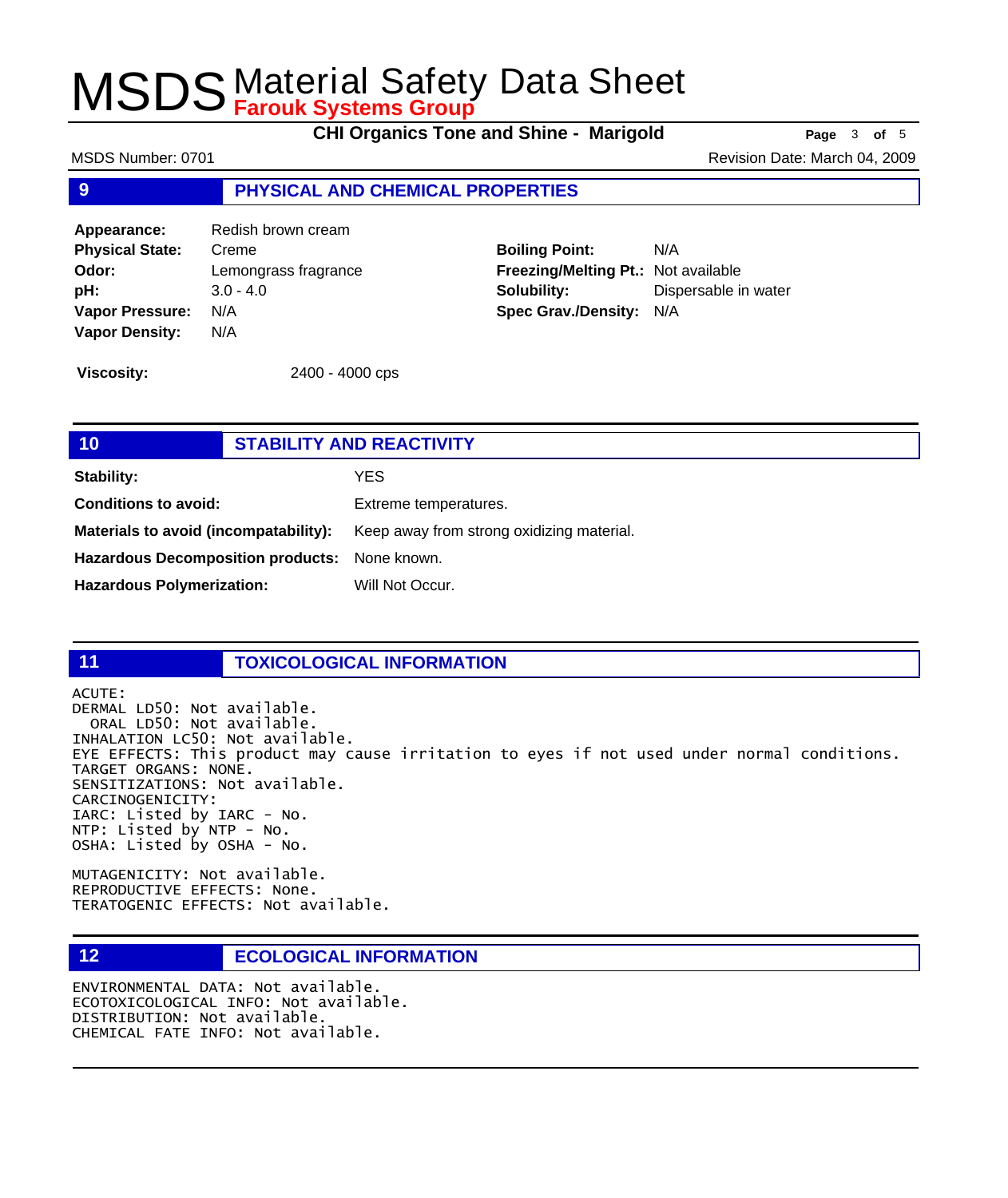**CHI Organics Tone and Shine - Marigold Page** <sup>4</sup> **of** <sup>5</sup>

MSDS Number: 0701 **Revision Date: March 04, 2009** Revision Date: March 04, 2009

#### **13 DISPOSAL CONSIDERATIONS**

US EPA Waste Number and Descriptions:

DISPOSAL METHOD: Controlled release of diluted product into a biological wastewater treatment plant. COMPONENT WASTE NUMBER: No EPA Waste Numbers are applicable for this product's components. DISPOSAL INSTRUCTIONS: Dispose of waste material according to local, state and federal rules and regulations.

**14 TRANSPORT INFORMATION**

This product is not regulated as a hazardous material by the United States (DOT) or Canadian (TDG) transportation regulations.

DOT CLASSIFICATION: Shipping Name: CHI Organics Tone and Shine Marigold. Class: None. Non-regulated, non-hazardous

IMDG CLASSIFICATION: Shipping Name: CHI Organics Tone and Shine Marigold. Class: None. Non-regulated, non-hazardous

IATA CLASSIFICATION: Shipping Name: CHI Organics Tone and Shine Marigold. Class: None. Non-regulated, non-hazardous

1-800-424-9300 1-703-527-3887 CHEMTREC

### **15 REGULATORY INFORMATION**

UNITED STATES: SARA TITLE III (Superfund Amendments and Reauthorization Act) 311/312 HAZARD CATEGORIES Fire: No. Pressure Generating: No. Reactivity: No. Acute: No. 313 REPORTABLE INGREDIENTS: Not applicable. TITLE III NOTES: None. CERCLA(Comprehensive Response, Compensation, and Liability Act) CERCLA RQ: None. TSCA(Toxic Substance Release Act) TSCA REGULATORY: All ingredients are listed in the TSCA Inventory. CANADA: WHMIS(WORKER HAZARDOUS MATERIAL INFORMATION SYSTEM) This product is WHMIS controlled. CANADIAN INGREDIENT DISCLOSURE LIST: Propylene Glycol and Hexylene Glycol. CANADIAN ENVIRONMENTAL PROTECTION ACT: All intentional ingredients are listed on the DSL(Domestic Substance List). EUROPEAN COMMUNITY: EU REGULATORY: All intentional ingredients are listed on the European's EINECS Inventory. STATE REGULATIONS: Not available. LOCAL REGULATIONS: Not available.

Outside the United States